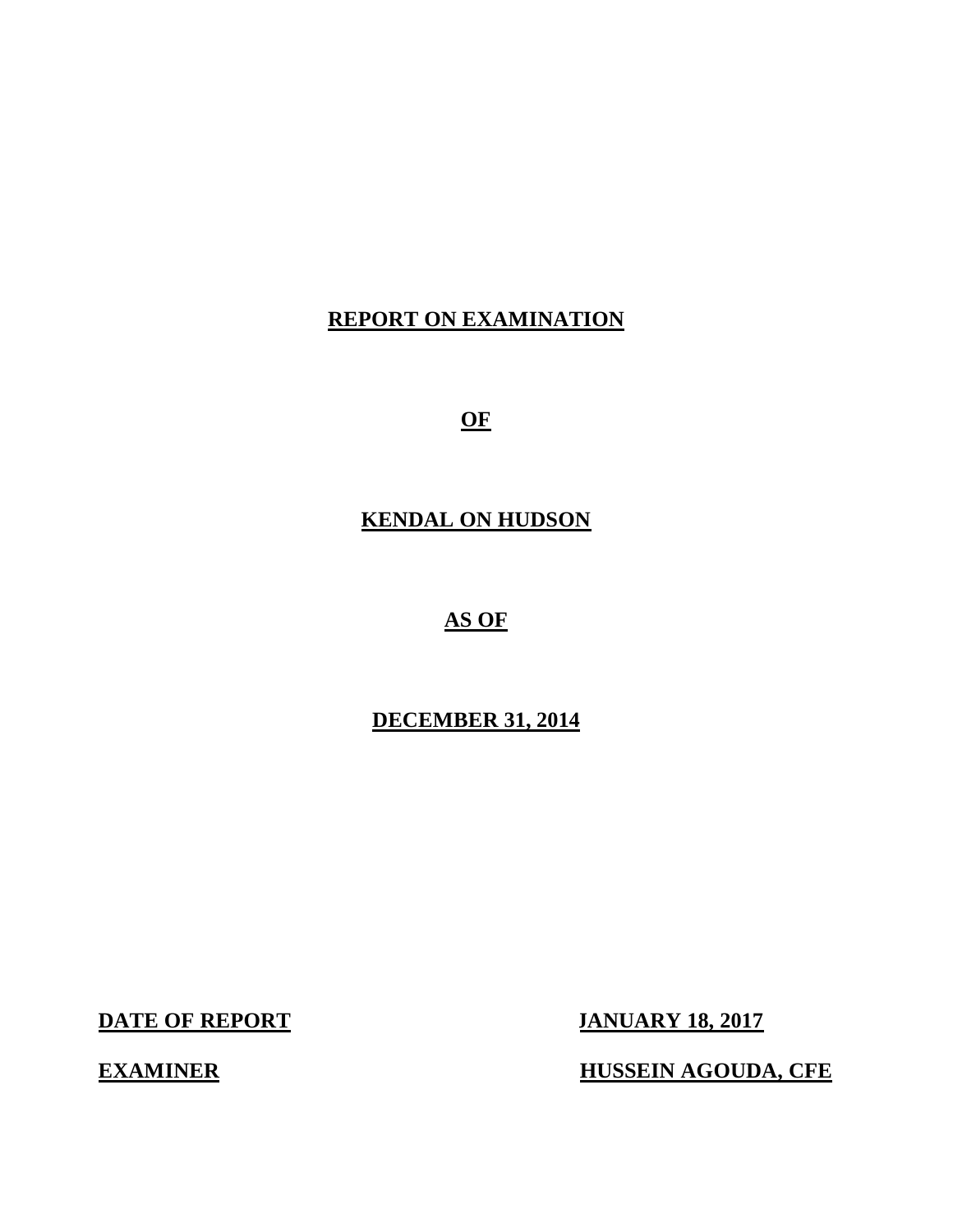### **TABLE OF CONTENTS**

| TEM NO. |                                                                                                                                  | PAGE NO.           |
|---------|----------------------------------------------------------------------------------------------------------------------------------|--------------------|
| 1.      | Scope of the examination                                                                                                         | $\overline{2}$     |
| 2.      | Description of the Community                                                                                                     | 3                  |
|         | Management<br>А.<br>Holding company system<br>B.<br>Occupancy rates<br>C.<br>Disaster recovery / Business continuity plans<br>D. | 6<br>8<br>11<br>12 |
| 3.      | <b>Financial statements</b>                                                                                                      | 12                 |
|         | Balance sheet<br>$A_{\cdot}$<br>B.                                                                                               | 13                 |
|         | Statement of revenue, expenses and change in<br>actuarial surplus                                                                | 14                 |
| 4.      | Compliance with prior report on examination                                                                                      | 16                 |
| 5.      | Summary of comments and recommendations                                                                                          | 16                 |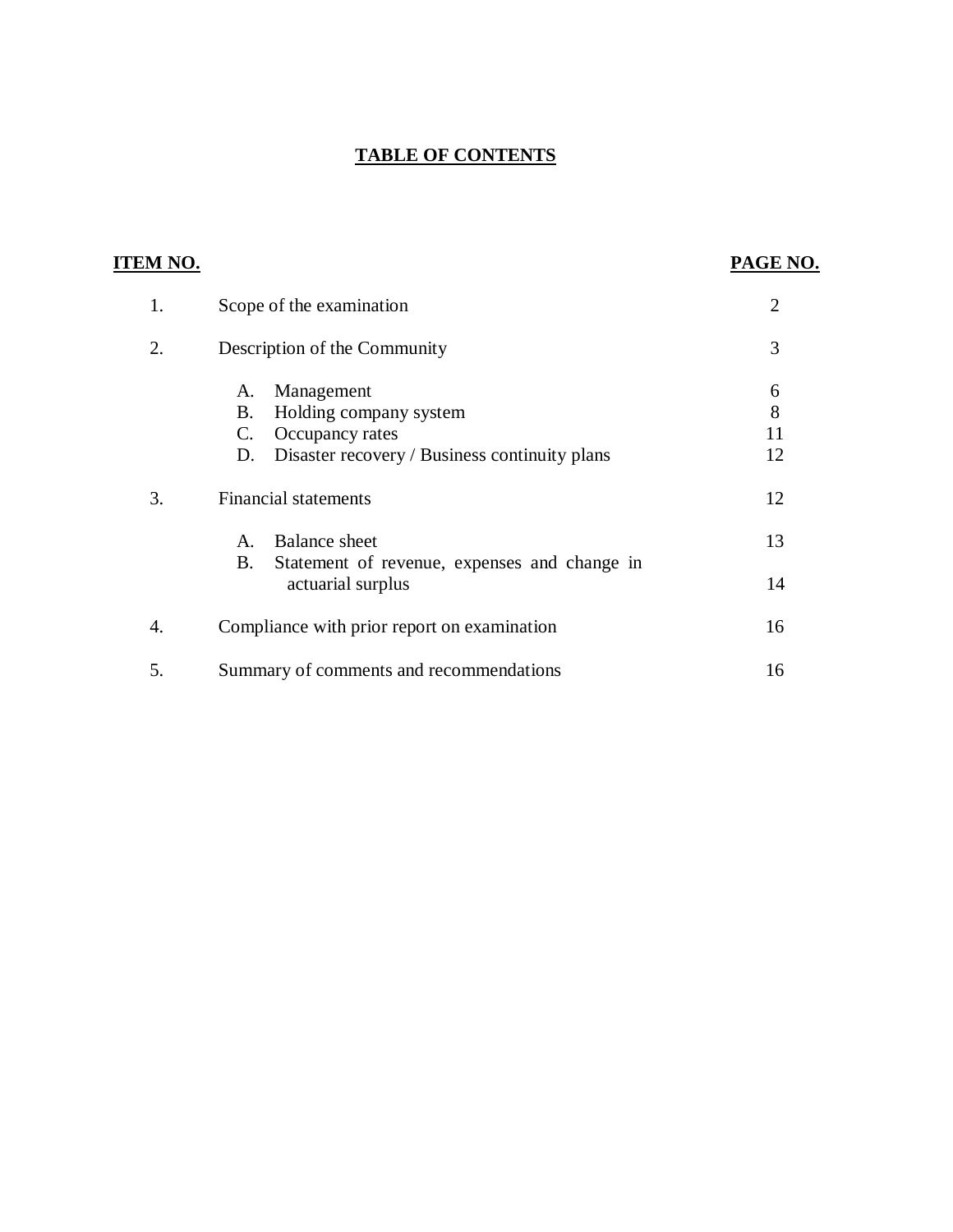

# NEW YORK STATE DEPARTMENT<sub>of</sub> FINANCIAL SERVICES

Andrew M. Cuomo **Maria T. Vullo** Maria T. Vullo Maria T. Vullo Maria T. Vullo Maria T. Vullo Maria T. Vullo Maria T. Vullo Maria T. Vullo Maria T. Vullo Maria T. Vullo Maria T. Vullo Maria T. Vullo Maria T. Vullo Maria T. Governor Superintendent Superintendent Superintendent Superintendent Superintendent Superintendent Superintendent Superintendent Superintendent Superintendent Superintendent Superintendent Superintendent Superintendent Sup

**\_\_\_\_\_\_\_\_\_\_\_\_\_\_\_\_\_\_\_\_\_\_\_\_\_\_\_\_\_\_\_\_\_\_\_\_\_\_\_\_\_\_\_\_\_\_\_\_\_\_\_\_\_\_\_\_\_\_\_\_\_\_\_\_\_\_\_\_\_\_\_\_\_\_\_\_\_\_\_\_\_\_\_\_\_\_\_\_\_\_** 

January 18, 2017

 Honorable Maria T. Vullo Superintendent of Financial Services Albany, New York 12257

Madam:

 Pursuant to the requirements of the New York Insurance Law and the New York Public Health Law and acting in accordance with the instructions contained in Appointment Number 31417, dated January 29, 2016, attached hereto, I have made an examination of Kendal of Hudson, a not-for-profit continuing care retirement community certified pursuant to the provisions of Article 46 of the New York Public Health Law, as of December 31, 2014, and respectfully submit the following report thereon.

 The examination was conducted at the home office of Kendal on Hudson, located at 1010 Kendal Way, Sleepy Hollow, New York.

 Wherever the designation the "Community" appears herein, without qualification, it should be understood to indicate Kendal on Hudson.

 Wherever the designation the "Department" appears herein, without qualification, it should be understood to indicate the New York State Department of Financial Services.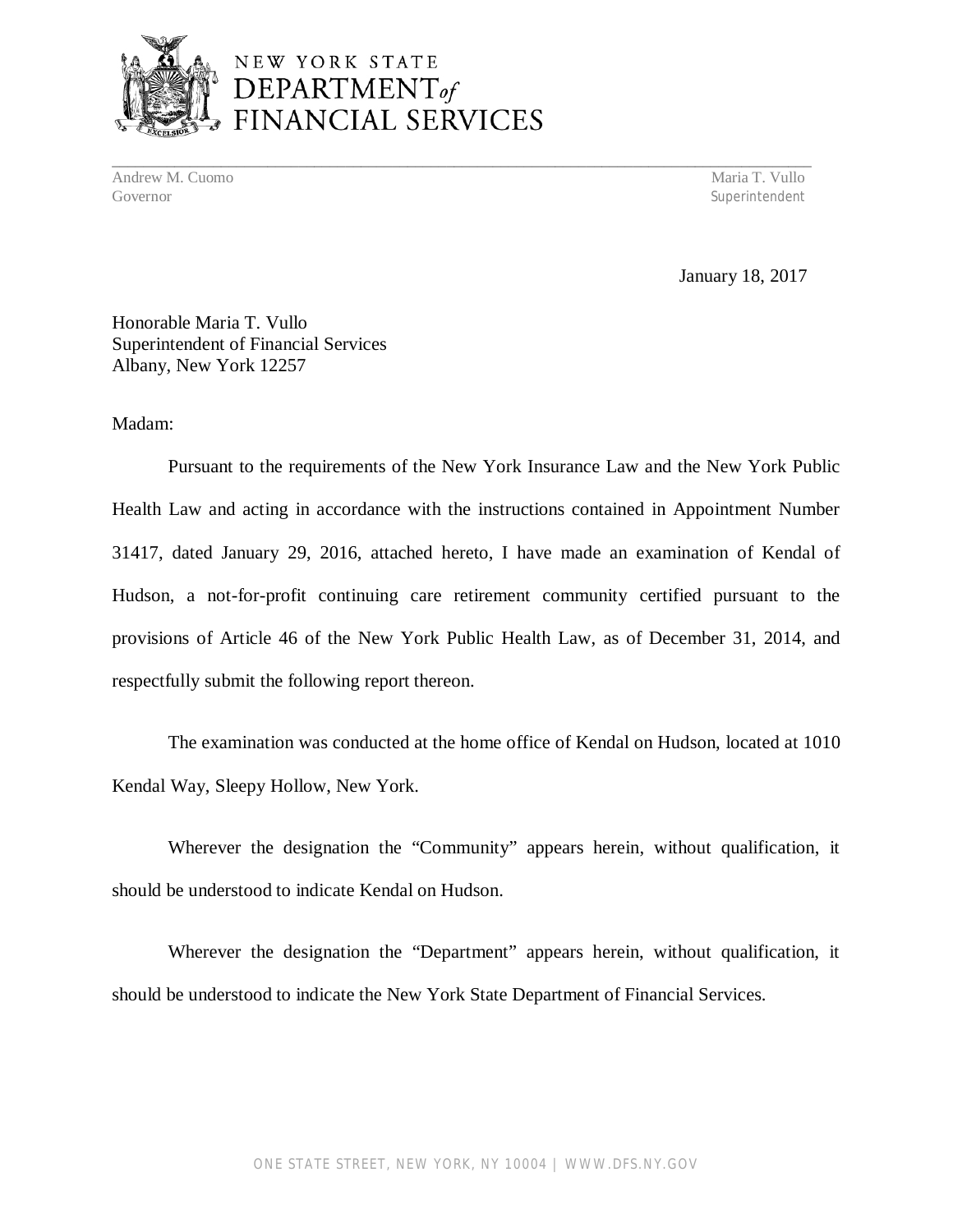#### **1. <u>SCOPE OF THE EXAMINATION</u>**

<span id="page-3-0"></span> The previous examination was conducted as of December 31, 2010. This examination covered the period from January 1, 2011 through December 31, 2014. Transactions occurring subsequent to this period were reviewed where deemed appropriate by the examiner.

 Representatives of the Department and the New York State Department of Health conducted a site survey of the Community's facility on February 8, 2016, pursuant to the requirements of Section 4614(1) of the New York Public Health Law.

 The examination utilized, to the extent considered appropriate, work performed by the Community's independent certified public accountants and independent actuary. It is noted that the balance sheet included herein was reported as of December 31, 2014 on a statutory actuarial basis, pursuant to Insurance Regulation No. 140 (11 NYCRR 350).

A review was also made of the following items:

 Community documents Compliance with By-Laws Occupancy levels Financial documents Minutes of Board of Trustees' meetings

 matters which involve departures from laws, regulations or rules, or which are deemed to require explanation or description. This report on examination is confined to financial statements and comments on those

 A review was also made to ascertain what actions were taken by the Community with regard to comments and recommendations contained in the prior report on examination.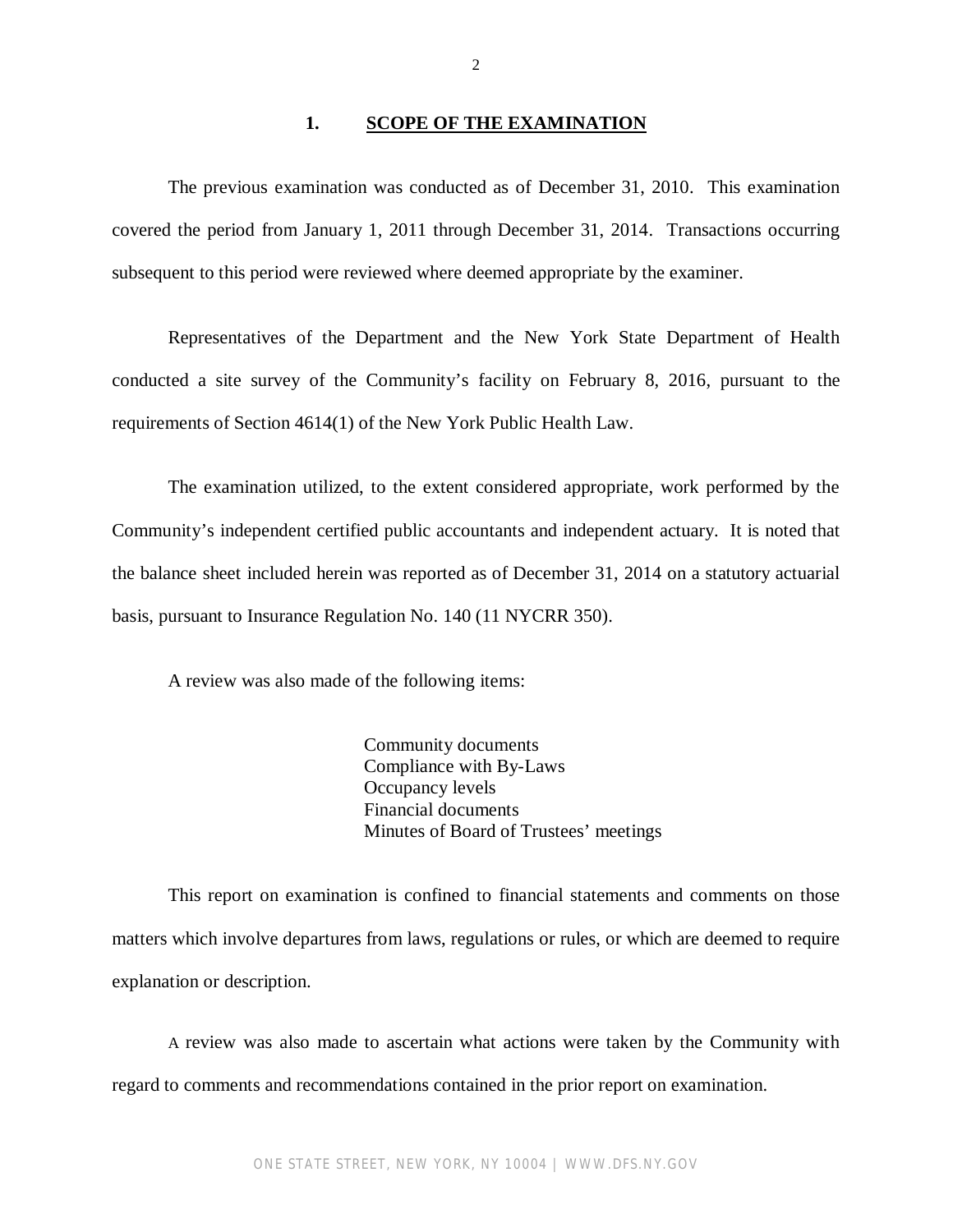#### $2.$ **2. DESCRIPTION OF THE COMMUNITY**

<span id="page-4-0"></span> community ("CCRC"), as defined in Article 4601 of the New York Public Health Law. The Community received a Certificate of Authority issued by the New York State Department of Health and approved by the New York State Continuing Care Retirement Community Council on July 11, 2002. The Community commenced operations on May 9, 2005. Kendal is a New York State not-for-profit organization and is a tax-exempt organization per Section 501(c)(3) of the Internal Revenue Code. The Community was formed on March 19, 1992 as a continuing care retirement

 The Community consists of two hundred twenty-two (222) independent living units, twenty-four (24) enriched housing/adult care units and a forty-two (42) bed skilled nursing facility. In addition, the Community also contains a community center, which includes dining rooms, a library, an auditorium, lounges and other public gathering spaces, as well as administrative offices.

 Subsequent to the examination date, the Community went through a reconfiguration of its assisted living and skilled nursing facilities, which was still underway at the completion of the on-site examination. The reconfiguration reduced the skilled nursing beds from forty-two (42) to twenty-six (26), and increased the assisted living units from twenty-four (24) to forty-seven (47), with thirteen (13) of the new units being devoted to memory care.

 Kendal on Hudson provides residents with a continuum of services, including: independent living, enriched housing and skilled nursing home care. As a condition precedent to providing these services, the Community enters into a lifecare contract with each prospective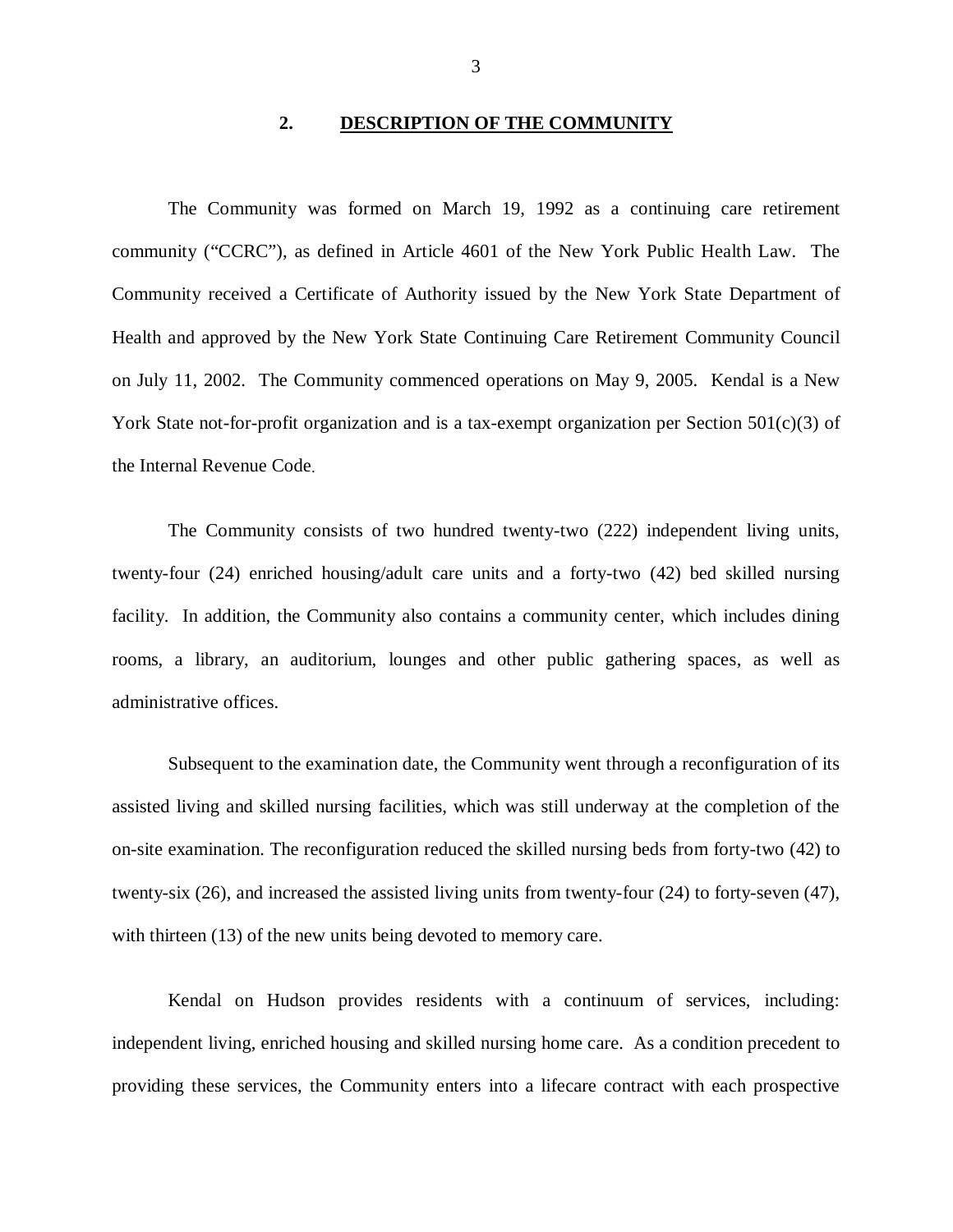resident that sets forth the responsibilities of both parties. For the right to occupy, use the living accommodations, and utilize the services of the Community, each resident is required to pay an entrance fee and a monthly service fee based on the size and type of living unit and the number of occupants in the unit.

 Kendal on Hudson offers residents two refundable entry fee plans that consist of a residential component and a life care contract. The residential components are either 50% or 90% refundable after resale of the residential unit, not to exceed one year from contract termination. The residential and life care components of the entry fees are subject to refund provisions. Refunds on the life care component are reduced by 2% per month of occupancy, with no refund payable after 50 months. For a surviving spouse, a pro rata refund is provided based on the deceased member's life care component. Refunds for the residential component of the entry fee are based on the refund option selected, and are reduced by 2% per month of occupancy to a minimum refund of either 50% or 90% of the entry fee. The non-refundable portion of all entry fees is amortized into operating revenue over the actuarially determined life expectancy of each resident or couple. The refundable portion of the residential component is not amortized into operating revenue. For both components, upon death of a sole surviving resident, any remaining unamortized portion of the nonrefundable portion of the deferred entry fee is recognized as operating revenue.

 On September 29, 2014 the Department and the New York State Department of Health approved the Community's application to add a non-refundable Type A contract option to the Community's existing refundable Type A contracts. The non-refundable Type A contract is the same as the refundable Type A contract, except that the non-refundable contract does not provide

4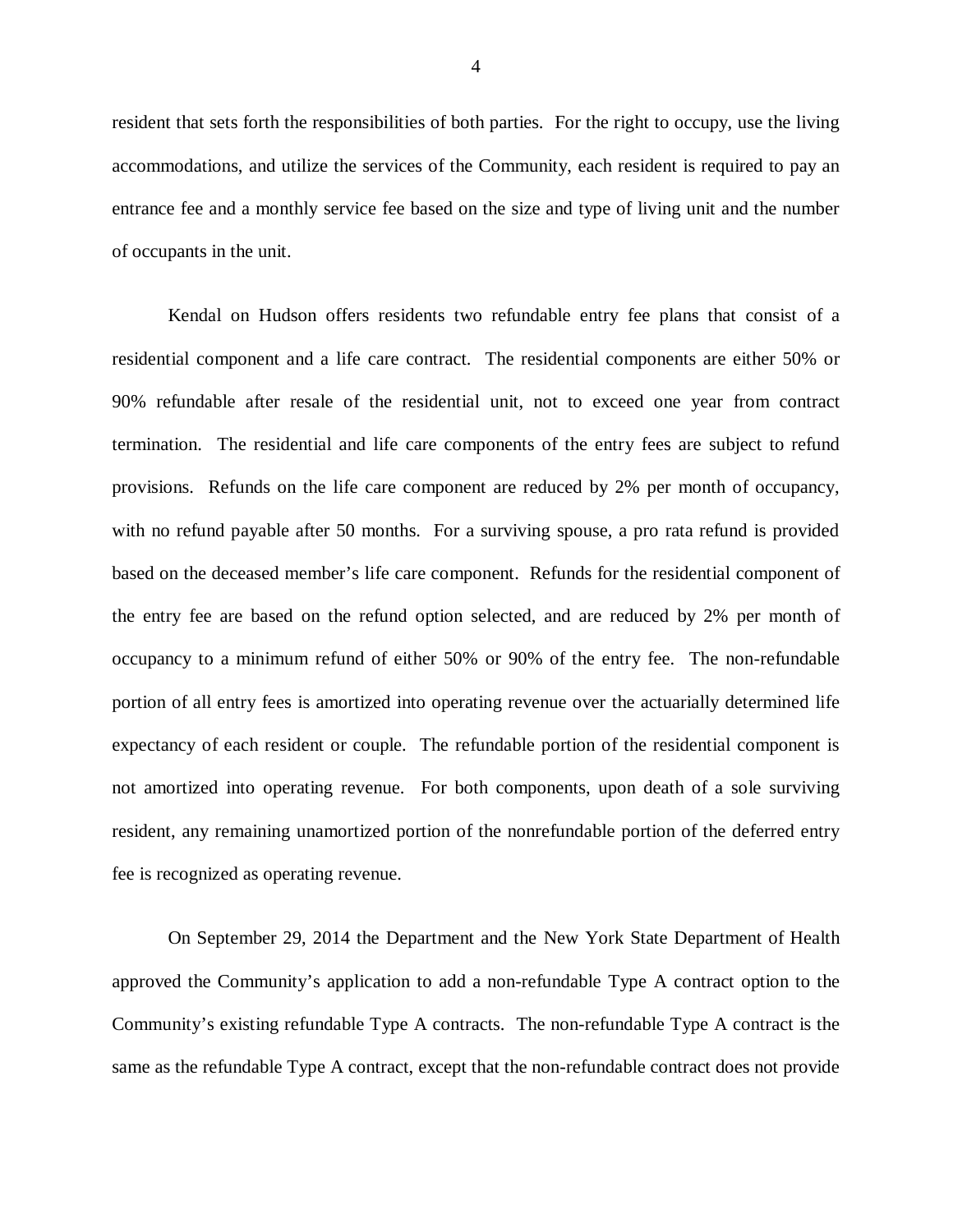a refund of the residential component of the contract after a fifty-month period. The Community concluded this option will provide a lower price point, thereby enabling the Community to serve a broader segment of the market.

The following is a description of the two contract options available to residents:

#### Residence and Care Agreement for Life Care

 care services in the adult care facility; available with a non-refundable, a 50% refundable and a 90% refundable residential component of the entry fee. This contract provides lifetime coverage of nursing care in private rooms and personal

#### Residence and Care Agreement for Modified Continuing Care

 covered period. There are three self-payment choices: *Contract 51* provides for a one-year self- payment period for nursing care once the 100 prepaid day period has lapsed. *Contract 53*  provides for a three-year self-payment period, while *Contract 55* provides for a five-year self- payment period. Subsequent to the self-payment period, lifetime nursing care coverage is provided by the Community at the independent living monthly fee rate. Personal care services in the adult care facility are covered, available with a 50% refundable or a 90% refundable residential component of the entry fee. This contract provides for 100 prepaid days of nursing care, excluding any Medicare-

 Residents pay an entry fee composed of a life care component and a residential component. The residential component is based upon the size of the unit.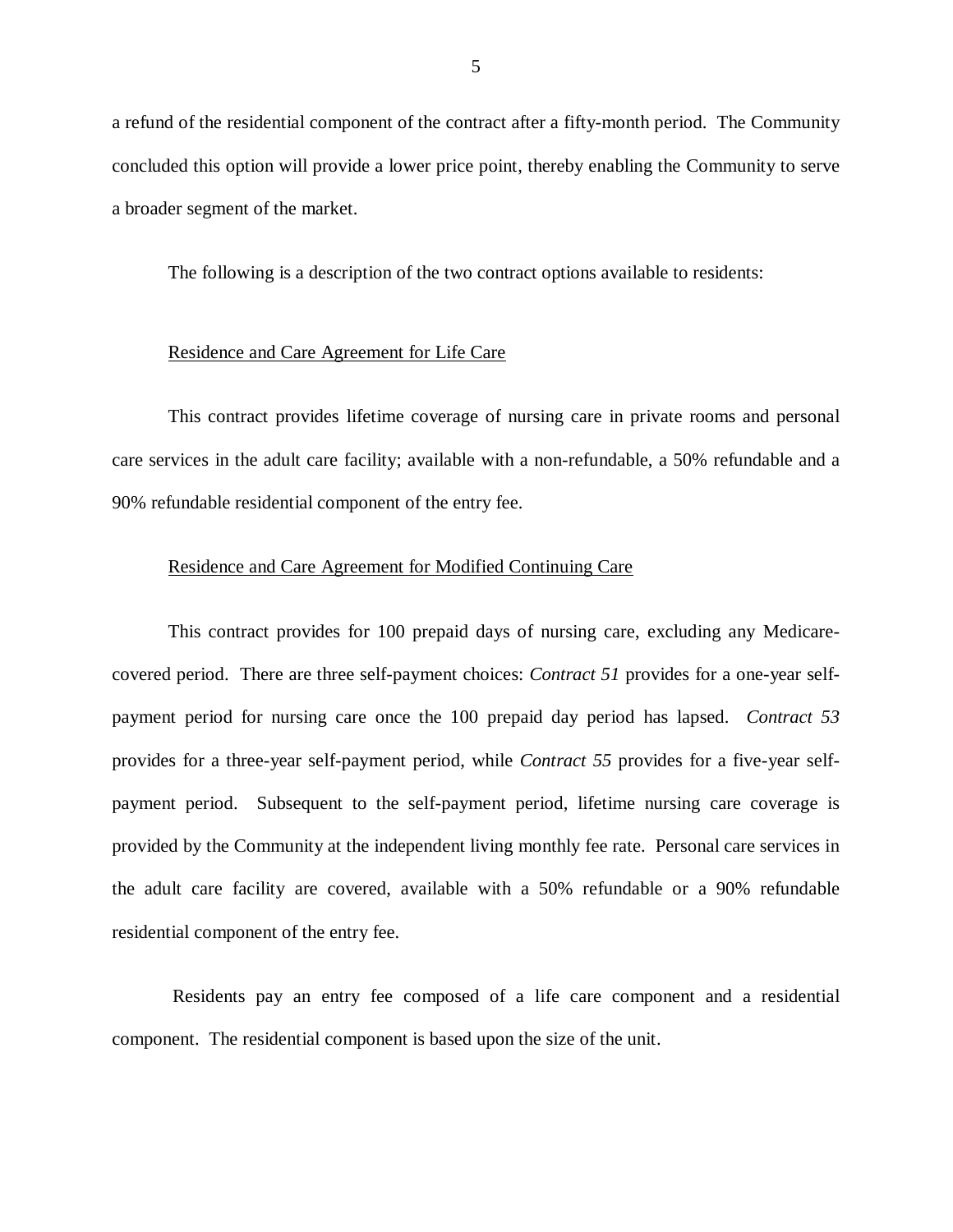A. Management

 Pursuant to the Community's charter and by-laws, management of the Community is to be vested in a board of trustees consisting of not less than ten (10) or more than twenty trustees. As of the examination date, the board of trustees was comprised of sixteen (16) members.

 as follows: The Community's trustees and their principal affiliations as of December 31, 2014 were

| <b>Name and Residence</b>                  | <b>Principal Affiliation</b>                                             |
|--------------------------------------------|--------------------------------------------------------------------------|
| <b>Leonard Andrew</b><br>Sleepy Hollow, NY | Retired                                                                  |
| Harrison Bloom<br>Hasting on Hudson, NY    | Private, Independent Physician,<br>Health care consultant                |
| Bard Bunaes*<br>Irvington, NY              | Retired                                                                  |
| Edward Doty **<br>New York, NY             | <b>Executive Director, Youth Service</b><br><b>Opportunities Project</b> |
| Norma Ellis<br>White Plains, NY            | Retired                                                                  |
| Elizabeth Enloe **<br>New York, NY         | Private independent consultant<br>(Education)                            |
| Francine Goldstein<br>Pleasantville, NY    | Private financial consultant and coach                                   |
| Edward Hanin*<br>Sleepy Hollow, NY         | Retired                                                                  |
| <b>Aubrey Hawes</b><br>Sleepy Hollow, NY   | Retired                                                                  |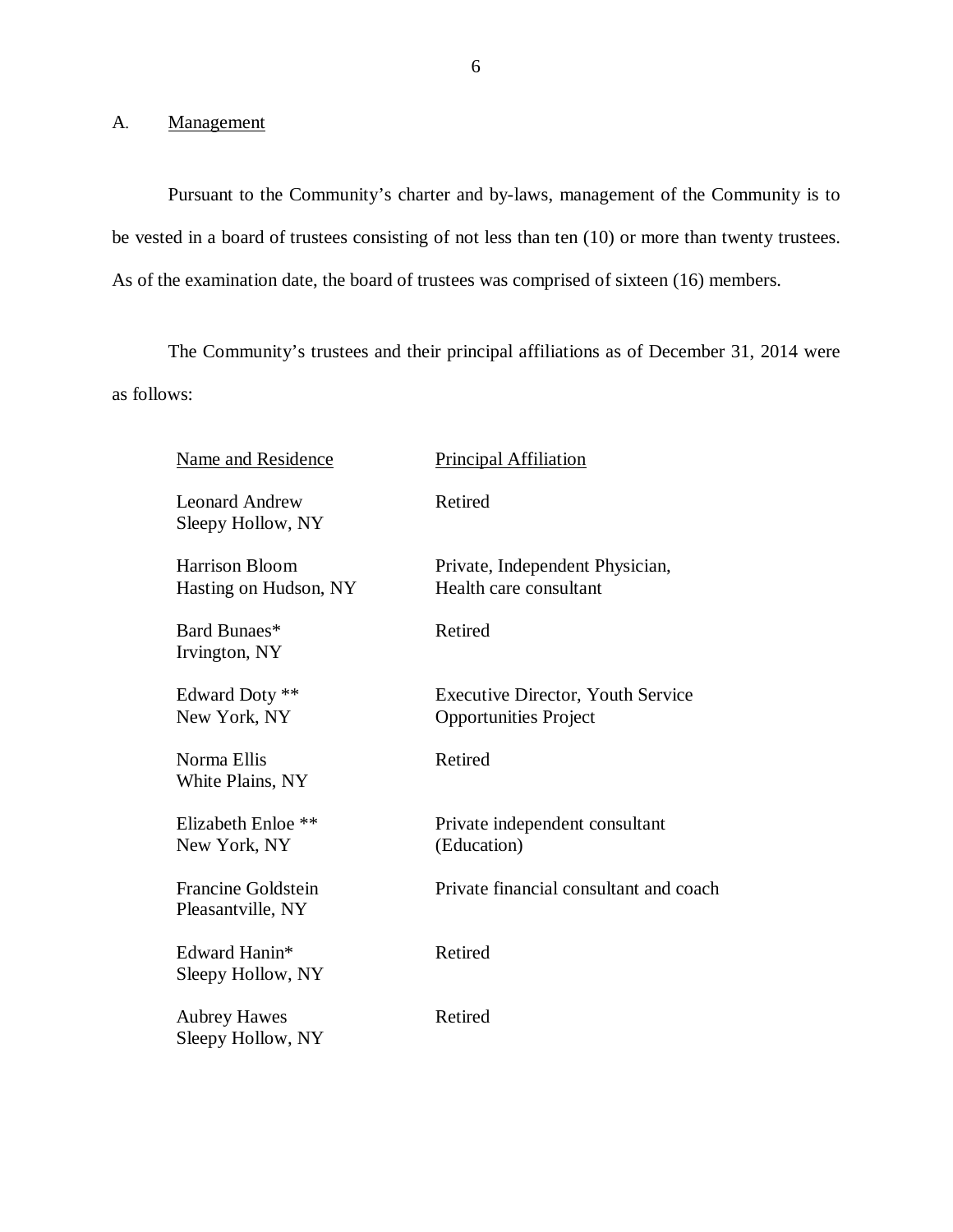| <b>Name and Residence</b>                  | <b>Principal Affiliation</b>                                           |
|--------------------------------------------|------------------------------------------------------------------------|
| Kyle McGovern<br>White Plains, NY          | Attorney, Partner Lyons McGovern                                       |
| <b>Barry Morris</b><br>Irvington, NY       | Founder,<br><b>Morris Capital Markets Communications</b><br><b>LLC</b> |
| Mary Nichols<br>Scarborough, NY            | Retired                                                                |
| Joan Oltman **                             | Resident,                                                              |
| Sleepy Hollow, NY                          | Kendal on Hudson                                                       |
| <b>Claire Pierson</b><br>Sleepy Hollow, NY | Retired                                                                |
| <b>Howard Smith</b><br>Tarrytown, NY       | Private Independent Consultant,<br>Education                           |
| James Wood **<br>Sleepy Hollow, NY         | Resident,<br>Kendal on Hudson                                          |

 \* Kendal NY and Phelps Community Corporation board members as required by the Community's by-law.

\*\* Religious Society of Friends or Quaker as required by the Community's by-laws.

 According to the Community's By-Laws, a meeting of the Board of Trustees for the purpose of selecting Trustees and officers, and for the appointment of committees shall be held once each year. Unless the Board designates a different date, the annual meeting is to be held in the month of November of each year. Regular meetings of the Board of Trustees may be held as determined by the Trustees but no less often than four times a year. Special meetings of the Board of Trustees may be called by the Chairman of the Board or by any three (3) trustees.

 The Community's board met at least four times each year during the exam period, in compliance with its by-laws.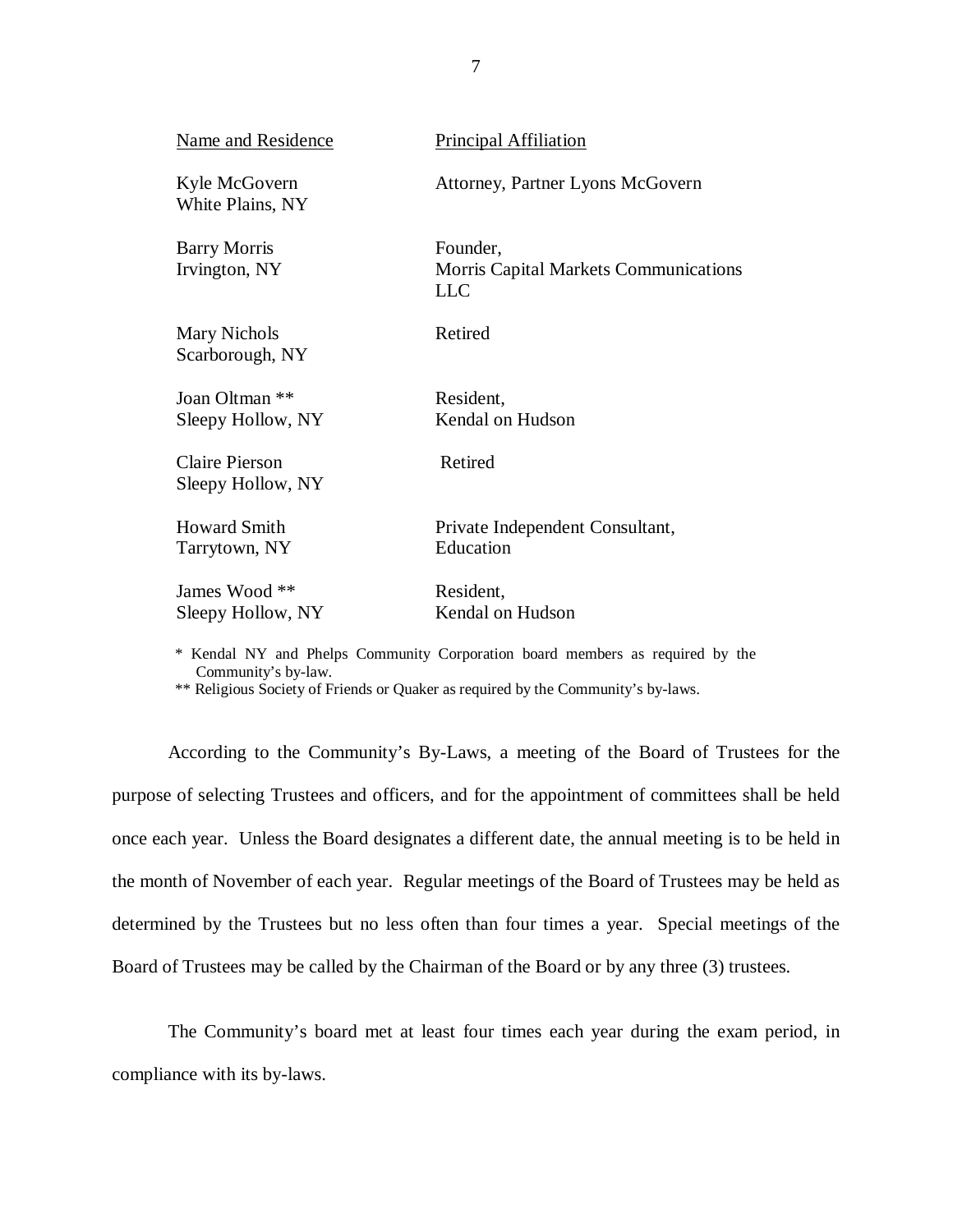period under examination revealed that the meetings were generally well attended, with all members attending at least one-half of the meetings they were eligible to attend. A review of the attendance records of the board of trustees' meetings held during the

The principal officers of the Community as of December 31, 2014 were as follows:

| <b>Officers</b>   | Title                          |
|-------------------|--------------------------------|
| Edward Hanin      | Chairman of the Board          |
| Patricia A. Doyle | <b>Chief Executive Officer</b> |
| Jennifer Anderson | <b>Chief Financial Officer</b> |
| Joan Oltman       | Secretary                      |

#### B. Holding Company System

 corporation which is associated with a system of entities providing services to aged populations. The Kendal Corporation, Kendal New York and affiliates, including Kendal on Hudson, comprise the Kendal System. The Community is an affiliate of The Kendal Corporation, a Pennsylvania non-profit

 The by-laws of the Community state that it shall have two members: Phelps Community Corporation, a New York not-for-profit corporation, and Kendal New York, a New York not-for- profit corporation, whose only rights and responsibilities as members shall be those set forth in the by-laws. While control of the Community is shared between the two members, Kendal New York has the right to affirm any amendments to the articles of incorporation or certain sections of the by-laws before they are implemented. Furthermore, Kendal New York must approve changes in corporate purpose, incurring of debt, use of the name "Kendal", the substance of residence contracts, and the purchase, sale, lease or other disposition of any real estate or improvements thereon. The by-laws also specify that the Community shall have certain board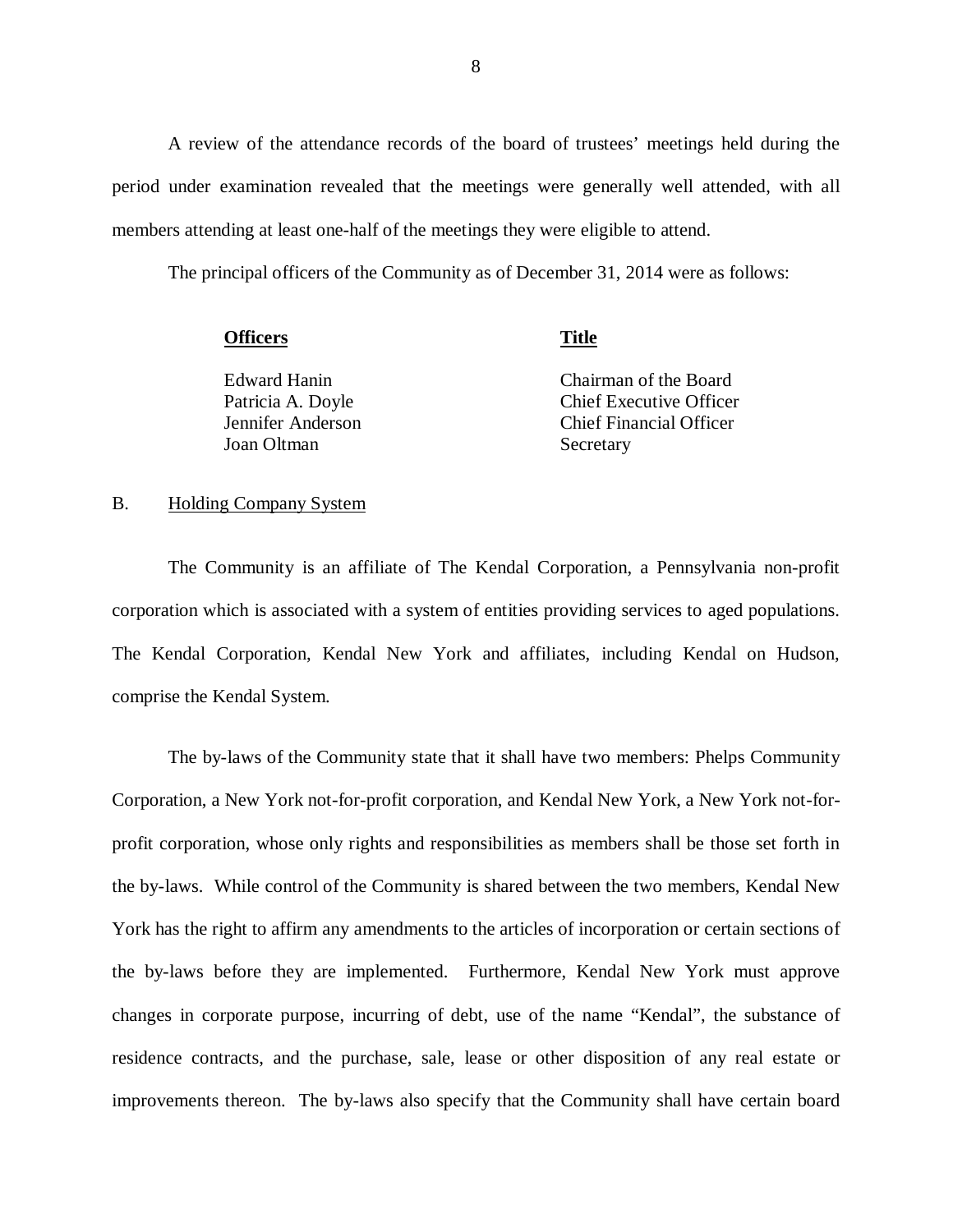members in common with Kendal New York and Phelps Community Corporation (or a staff member of Phelps Memorial Hospital).





 The Community entered into an affiliation agreement with Kendal New York on January 7, 2003. This Agreement was revised on November 5, 2009, with the approval of the New York State Department of Health. Under this Agreement, Kendal New York provides basic services and in return, Kendal on Hudson pays a system fee.

 The following is a summary of the basic services that Kendal New York provides, as well as a brief description of each:

- 1. Governance and Administration:
	- a. Board templates for board manuals, profiles minutes, committee descriptions and policies.
	- b. Public Policy information to staff and boards on subjects of interest.
- 2. Finance:
	- a. General Finance comparison of financial reports and analyses, technical assistance with actuarial studies and projections, as well as consulting on long-term debt management.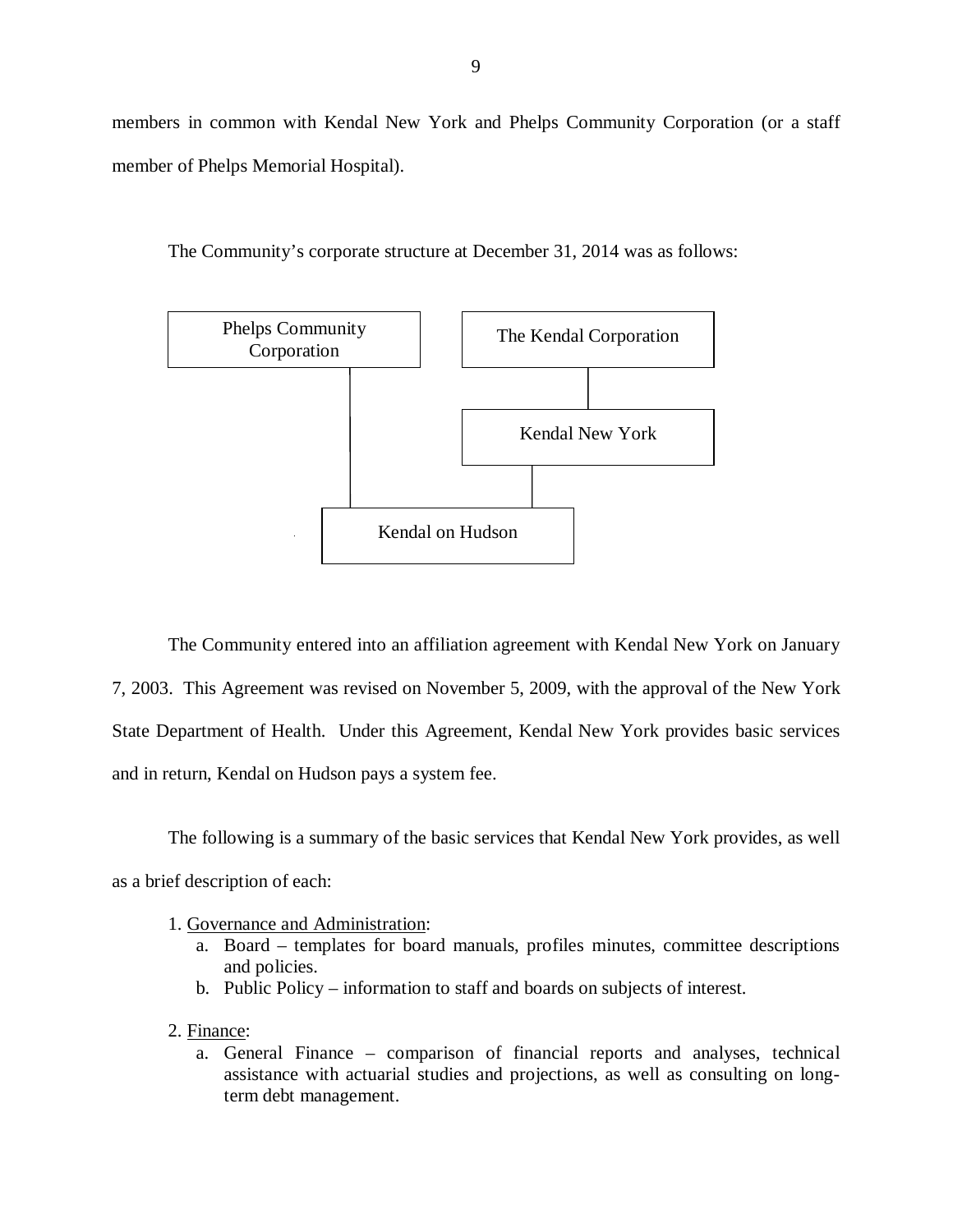- b. Information Technology establish standards for system-wide hardware and software. Evaluate new hardware and software.
- 3. Marketing, Public Relations and Admissions:
	- a. Consultation on the design and production of admission materials.
	- b. Guidelines and standards for Marketing/ Public Relations /Admission Programs.
- 4. Human Resources:
	- a. Consultation on job description and performance appraisal systems as well as Human Resources' Policies.
	- b. Resources for employee orientation, education and supervisors' training.
- 5. Operations:
	- a. General (1) assist Kendal on Hudson preparing for and complying with and interpreting state and federal regulations, (2) consultation on labor, refinancing, healthcare and other regulations.
	- b. Dining Services assist with program and menu development/diet system.
	- c. Health Services share information on current research and innovations in health facility design, service provision, care techniques, and other developments in health care.
	- d. Housekeeping, Laundry and Maintenance Services review capital project plans and budgets for capital projects.

In return for providing the above-mentioned basic services, Kendal on Hudson pays

Kendal New York a System Fee consisting of the following four components:

- 1. A fee for affiliation and oversight of the health care program and service in the amount of \$9,750 per month.
- 2. A Base System Fee, calculated based on budgeted expenses (not including the health care program and service or the System Fee itself), with a minimum fee payment for expenses less than \$5 million, and percentages for expenses between \$5 and \$15 million (3%), \$15-\$25 million (2.8%), and over \$25 million (2.5%).
- 3. Contingency Reserve 0.25% of annual budgeted operating expenses until the target of 6.5% of first full year operating expense, excluding affiliation fee and health center fee, is met.
- 4. System Growth Fund 0.25% of annual budgeted operating expenses until the target of 4% of operating expenses in first full year following stabilization is met.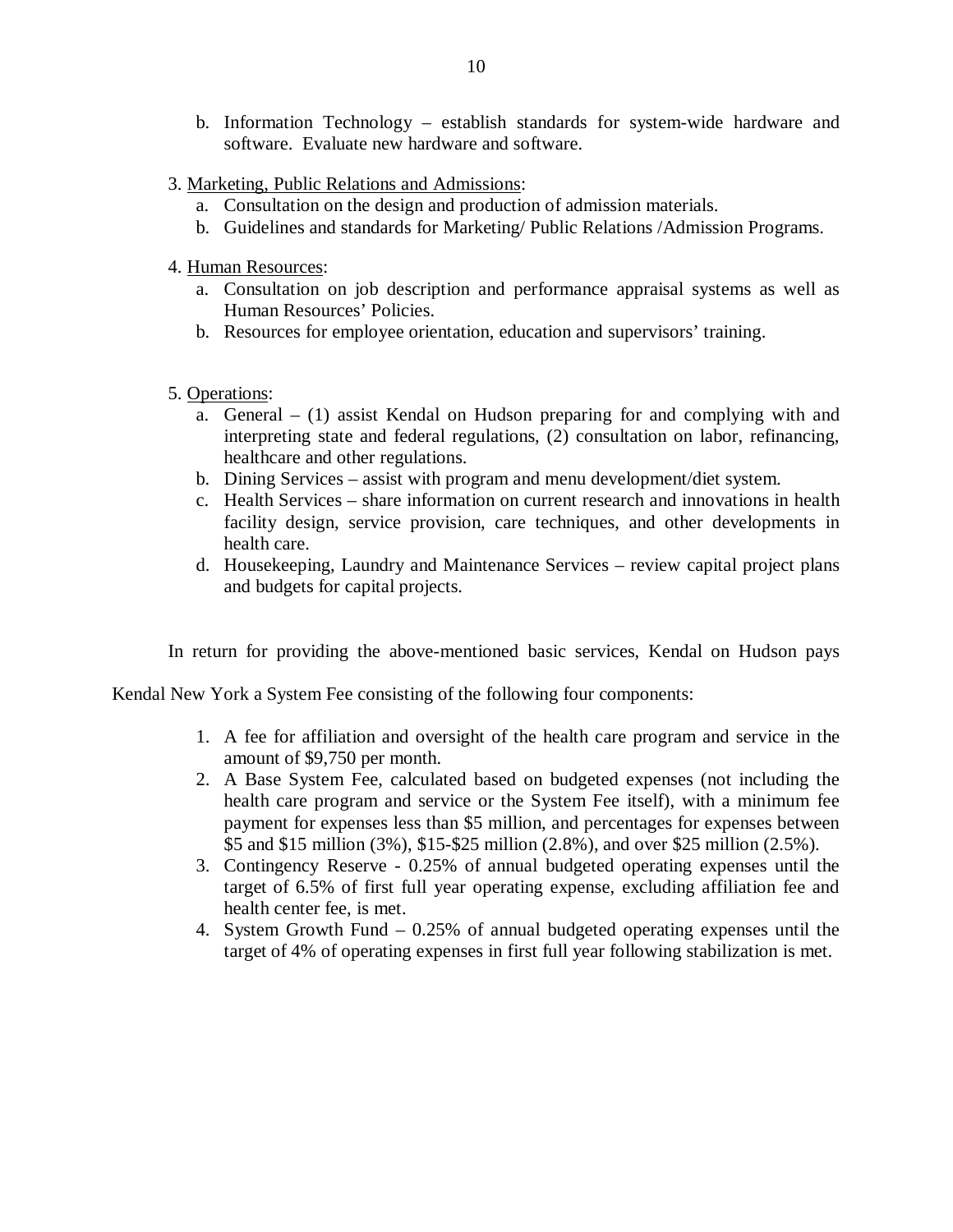#### <span id="page-12-0"></span>C. Occupancy Rates

 The following reflects the occupancy rates at each year-end during the examination period for each of the facilities within the Community:

|                                 | 2011 | 2012 | 2013 | 2014 |
|---------------------------------|------|------|------|------|
| <b>Independent Living Units</b> | 98%  | 97%  | 90%  | 84%  |
| Enriched Housing/ Adult Care    | 90%  | 75%  | 66%  | 50%  |
| <b>Skilled Nursing Facility</b> | 61%  | 84%  | 86%  | 90%  |

 The drop in the Enriched Housing Unit was the result of a construction project, which motivated residents to find temporary alternatives to the Unit. Since the construction has been completed, occupancy has returned to normal levels.

 Subsequent to the examination date, and as of year-end 2015, the Community experienced a decline in its Independent Living Units occupancy, which was at 83% from the previous year-end's 84%.

 It is recommended that the Community strive to maintain an occupancy level in its Independent Living Units of at least 95%.

 It is noted that as of December 31, 2016, the community had an occupancy rate of 85% in its Independent Living units with ten units closed at year end, with scheduled occupancy dates in the first 90 days of 2017.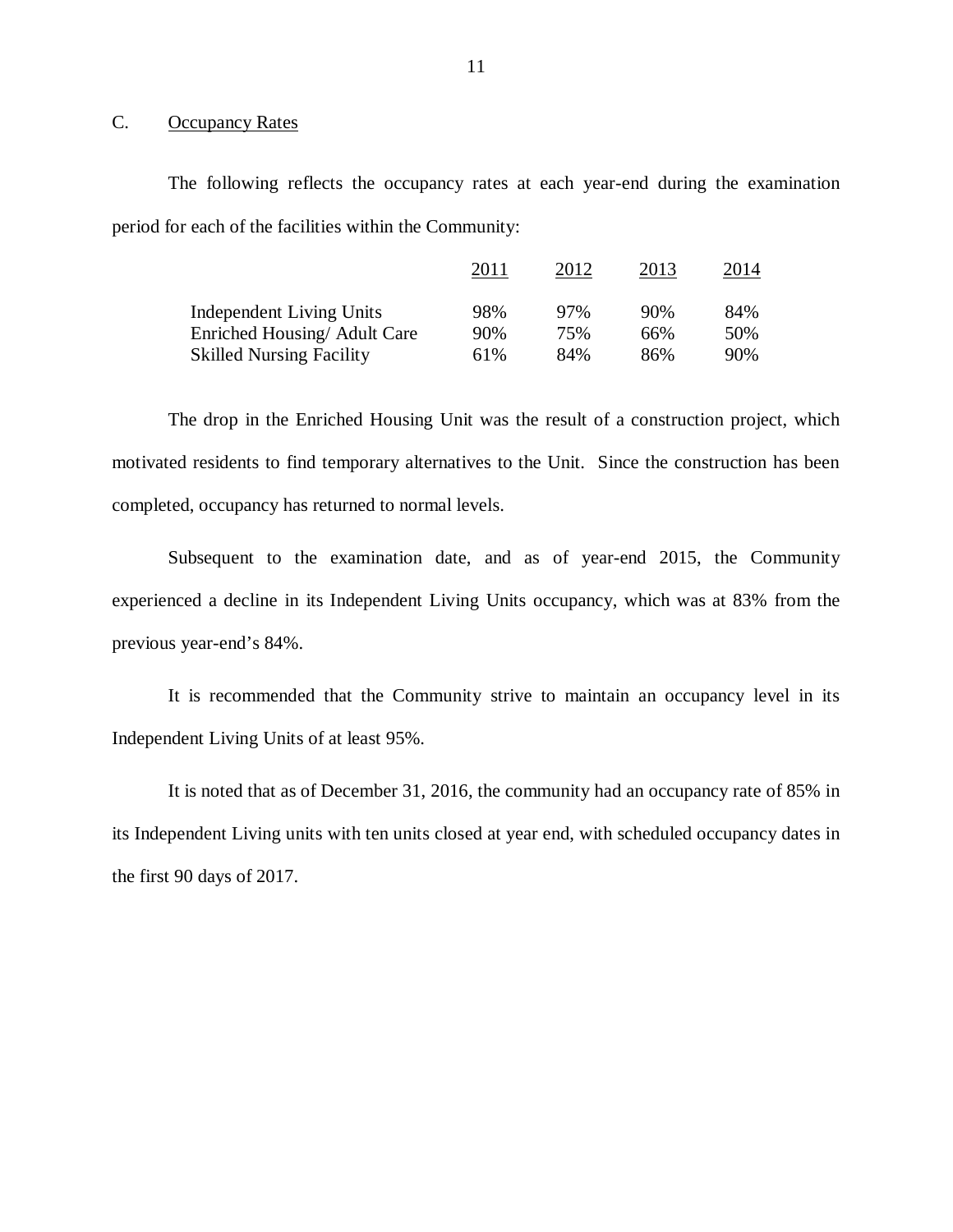#### <span id="page-13-0"></span>D. Disaster Recovery/Business Continuity Plans

 As of December 31, 2014, the Community maintained a disaster recovery plan which provides for the essential maintenance of services to the Community's residents in the event of a disaster. It should be noted that this plan was not reviewed for best practices.

#### $3.$ **3. FINANCIAL STATEMENTS**

 The following statements show the assets, liabilities and actuarial surplus as of December 31, 2013 as contained in the Community's filed annual statement presented on a statutory actuarial basis pursuant to Insurance Regulation No. 140 (11 NYCRR 350), a condensed summary of operations and a reconciliation of the actuarial surplus account for the years under review.

 The firm of Grant Thornton LLP was retained by the Community to audit the Community's financial statements of financial position and the related statements of operations and cash flows for calendar years 2012 through 2014.

 Grant Thornton LLP concluded that the financial statements present fairly, in all material respects, the financial position of the Community at the respective audit date. Balances reported in these audited financial statements were reconciled to the corresponding years' annual statements with no discrepancies noted.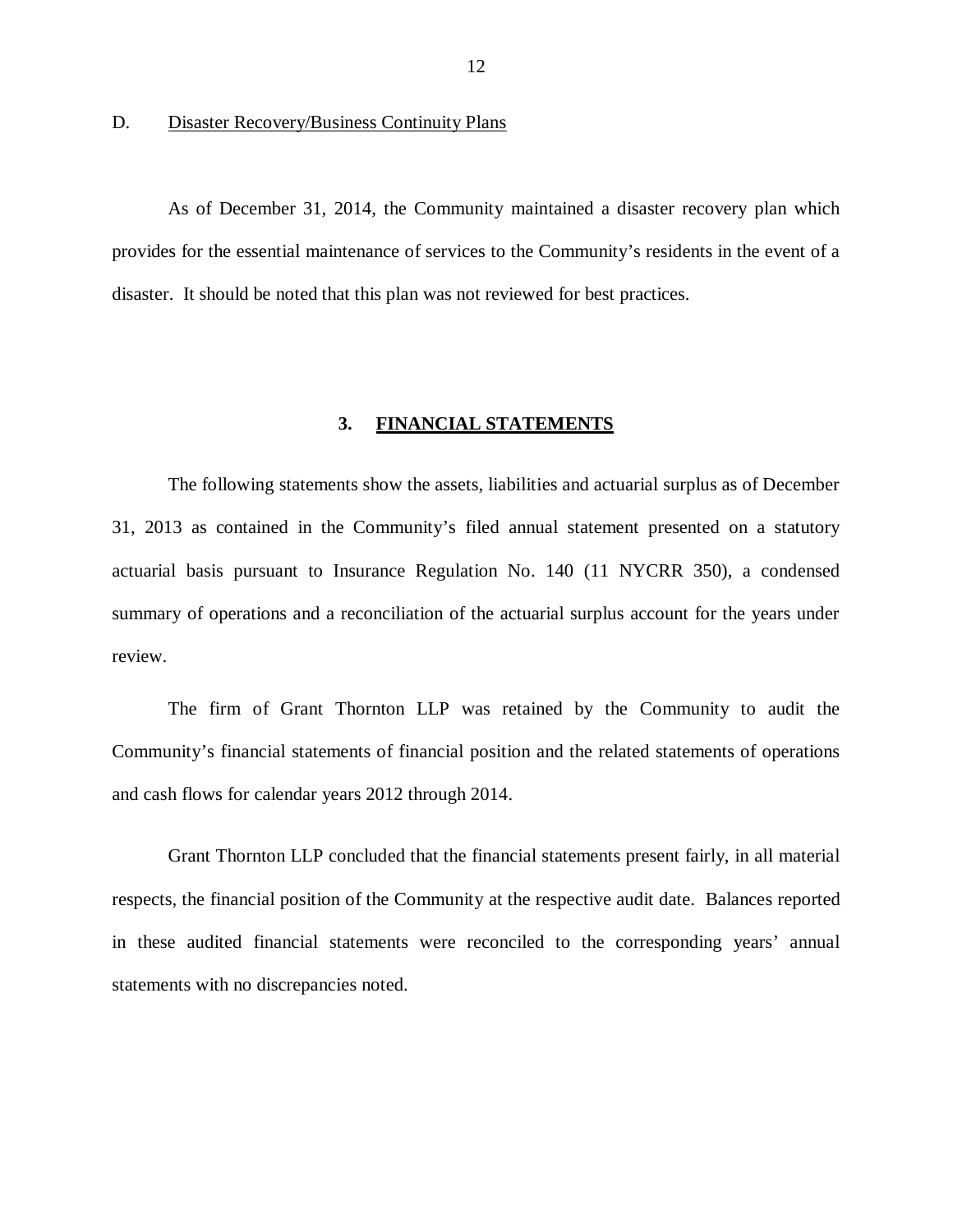#### <span id="page-14-0"></span>A. **Balance Sheet**

| Assets                                      |                           |
|---------------------------------------------|---------------------------|
| Cash and investable assets                  | \$44,587,000              |
| Accounts receivable and prepaid expenses    | 2,679,000                 |
| Property, plant and equipment               | 131,270,000               |
| Furniture fixtures and equipment            | 9,689,000                 |
| Accumulated depreciation                    | (15,689,000)              |
| Deferred financing costs                    | 1,319,000                 |
| Deferred marketing costs                    | 809,000                   |
| Total assets                                | \$174,664,000             |
|                                             |                           |
| Liabilities                                 |                           |
| Loan payable                                | \$64,330,000              |
| <b>Actuarial reserve</b>                    | 100,804,000               |
| <b>Total liabilities</b>                    | \$165,134,000             |
| Net surplus                                 |                           |
| Net actuarial surplus                       | 9,530,000<br>$\mathbb{S}$ |
| Total liabilities and net actuarial surplus | 174,664,000               |
|                                             |                           |

i<br>L Community's certified public accountants (GAAP basis). Note: It should be noted that the net asset values herein are reported on a statutory actuarial basis. As such, the values differ from the certified financial statements prepared by the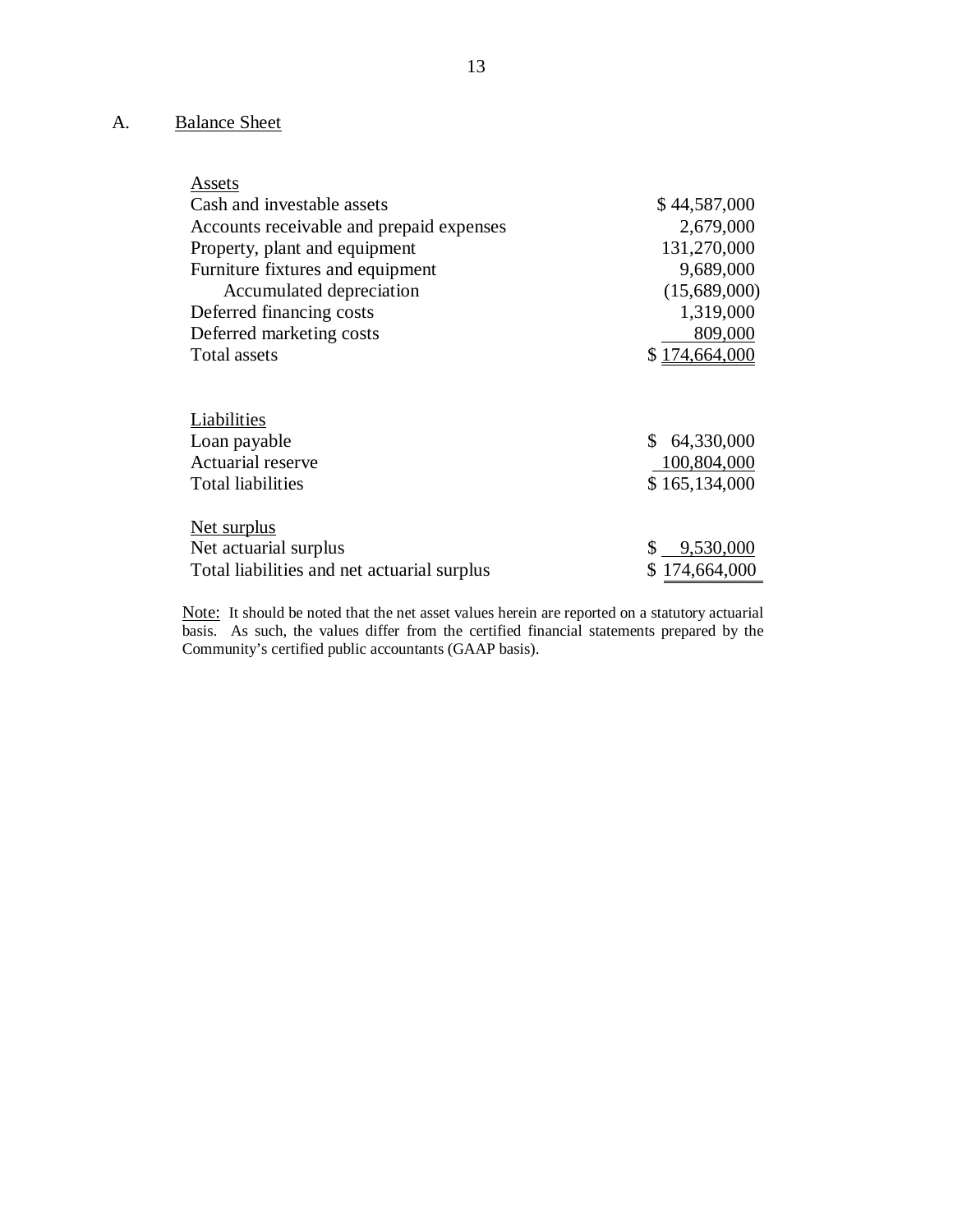#### B. Statement of Revenue, Expenses and Change in Actuarial Surplus

 The statement of revenue and expenses is presented on a GAAP basis, as modified pursuant to Insurance Regulation No. 140 (11 NYCRR 350), for the examination period January 1, 2011 through December 31, 2014.

### Revenues

| <b>Monthly Maintenance Fees</b>              | \$<br>60,525,657 |                     |
|----------------------------------------------|------------------|---------------------|
| <b>Other Revenue from Residents</b>          | 6,118,252        |                     |
| Earned Entrance Fees (net of refunds)        | 23,615,391       |                     |
| <b>Patient Revenues from Nonresidents</b>    | 16,433,319       |                     |
| <b>Interest and Dividend Income</b>          | 6,018,509        |                     |
| <b>Total Revenues</b>                        |                  | \$<br>112,711,128   |
| <b>Expenses</b>                              |                  |                     |
| <b>Interest Expense</b>                      | \$<br>10,172,873 |                     |
| <b>Facility and Dining Expenses</b>          | 25,747,855       |                     |
| <b>Health Expenses</b>                       | 20,650,419       |                     |
| <b>Administration Expenses</b>               | 15,118,974       |                     |
| <b>Depreciation and Amortization Charges</b> | 18,991,756       |                     |
| Change in Provision for Uncollectable        |                  |                     |
| <b>Accounts</b>                              | 799,886          |                     |
| Real Estate Taxes and PILOT                  | 3,587,688        |                     |
| <b>NYS Health Facilities Assessment</b>      | 620,506          |                     |
| <b>Employee benefits</b>                     | 10,450,782       |                     |
| <b>Total Expenses</b>                        |                  | \$<br>106, 140, 739 |
| Net Gain (Loss) Before Income Taxes          |                  | \$<br>6,570,389     |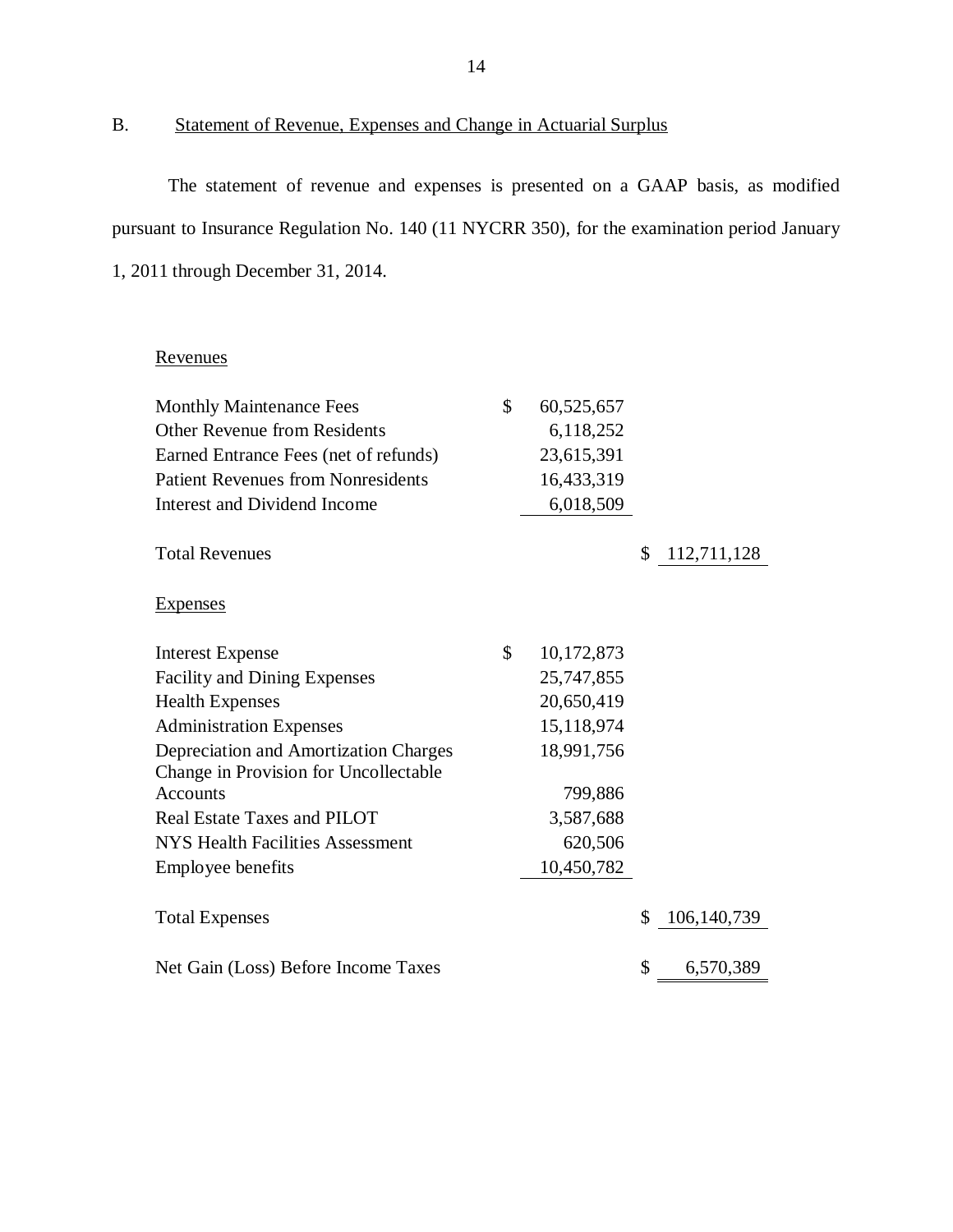#### Change in Actuarial Surplus

 Actuarial surplus increased \$7,487,000 during the period of operation January 1, 2010 through December 31, 2013, detailed as follows:

 Surplus, per report on examination, as of December 31, 2012 \$ 2,043,000 Gains in Net income Aggregate write-ins Statutory adjustment Net increase in surplus 7,487,000 Surplus, per report on examination, as of December 31, 2013 \$ 9,530,000 Surplus Losses in **Surplus** \$6,570,389 1,752,484 (835,873)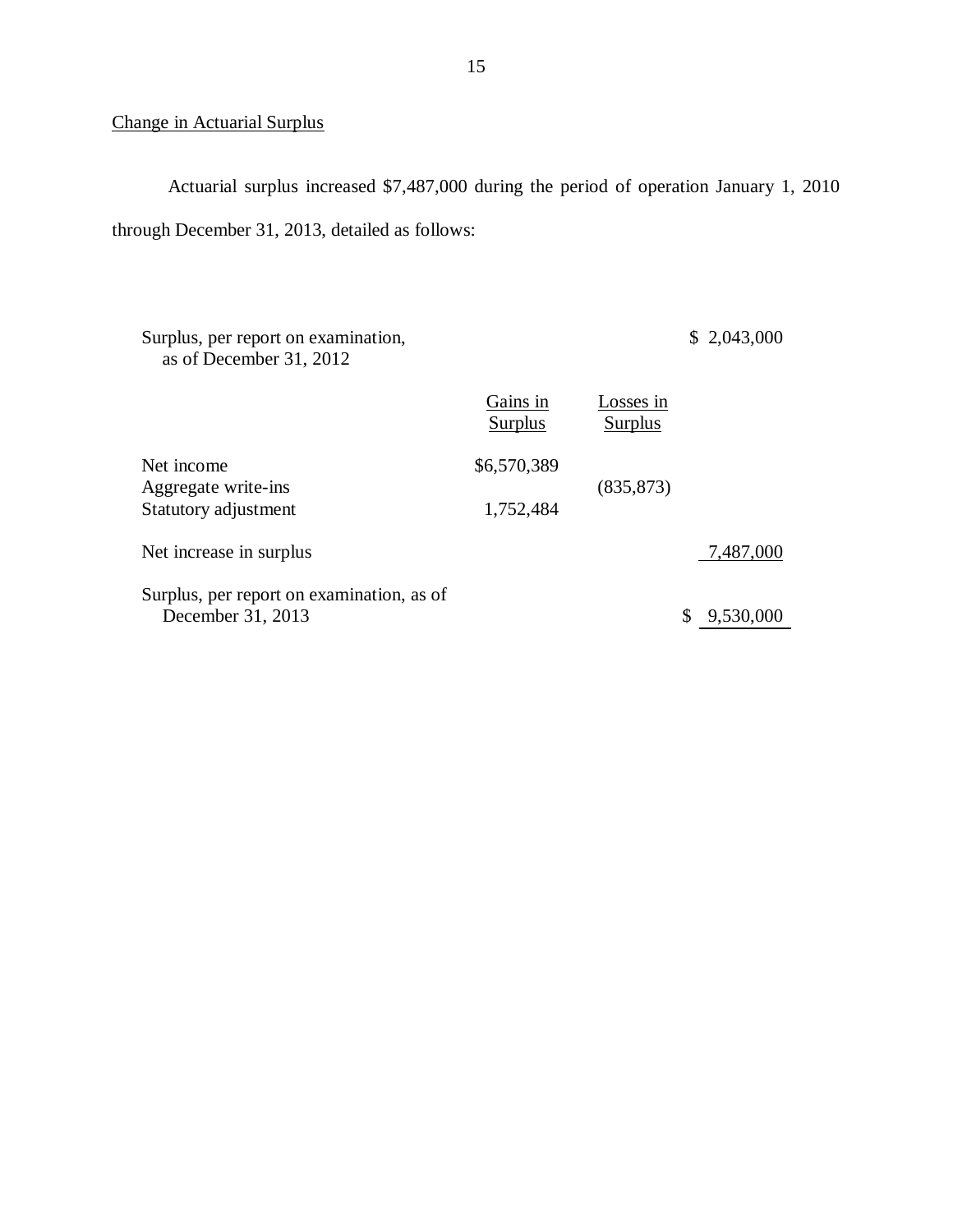#### <span id="page-17-0"></span> **COMPLIANCE WITH PRIOR REPORT ON EXAMINATION**

 The prior report on examination contained the following recommendation. (The page number included in the table below refers to the prior report on examination).

#### **ITEM NO.**

#### **PAGE NO.**

### Annual Statement

 $1.$  Health Law 4607 and file its annual statement within the required time limitation, or request an extension as permitted by that law. It is recommended that the Community complies with Public 11

 *The Plan has complied with this recommendation.* 

### **5. SUMMARY OF COMMENTS AND RECOMMENDATIONS**

### **ITEM**

### PAGE NO.

#### A. **Occupancy Rates**

 occupancy level in its Independent Living Units of at least 95%. It is recommended that the Community strive to maintain an 10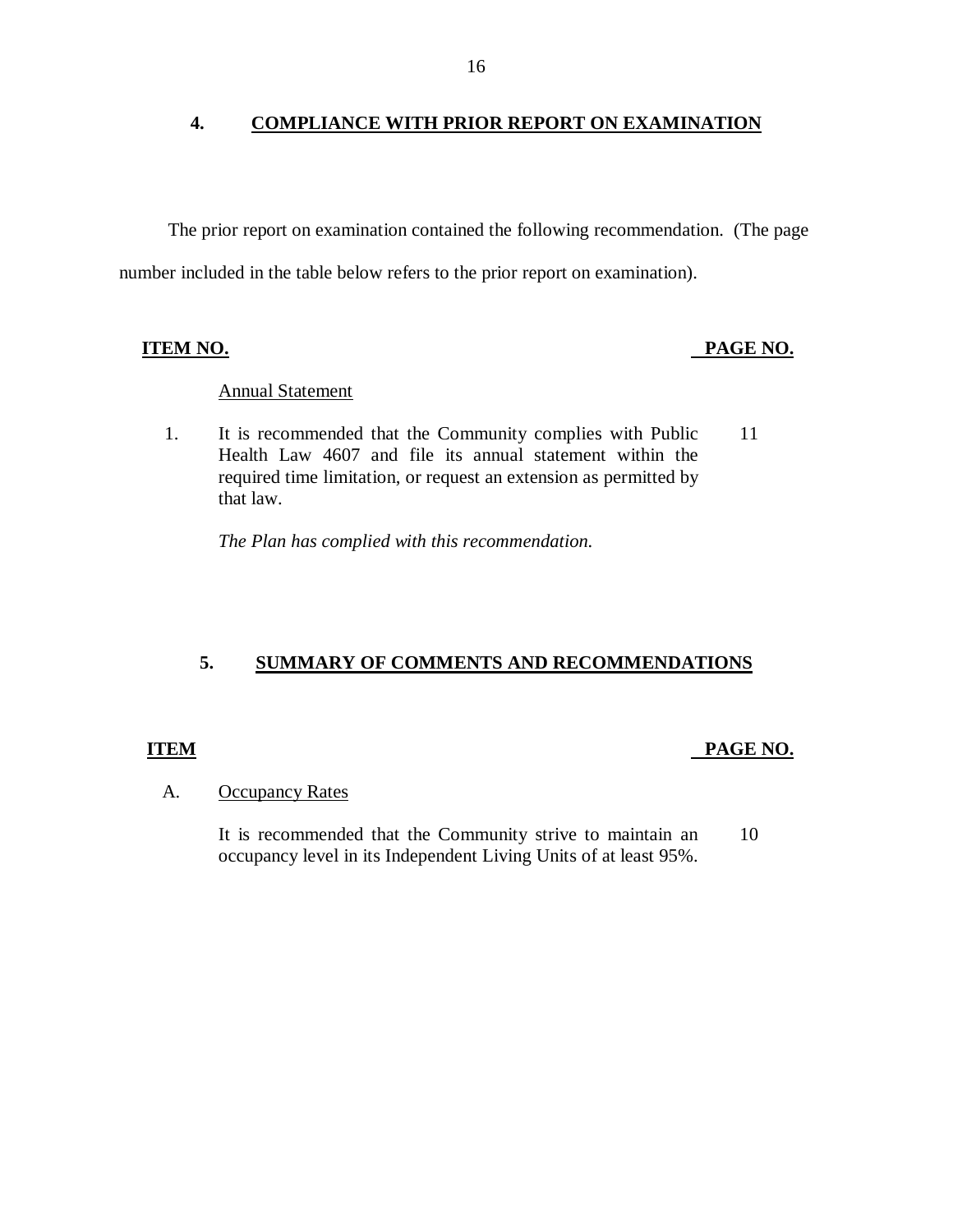Respectfully submitted,

Hussein Agouda Insurance Examiner, CFE

\_\_\_\_\_\_\_\_\_\_\_\_\_\_\_\_\_\_\_\_\_\_

STATE OF NEW YORK ) COUNTY OF NEW YORK) )SS.  $\lambda$ 

 Hussein Agouda, being duly sworn, deposes and says that the foregoing report submitted by him is true to the best of his knowledge and belief.

Hussein Agouda, CFE

\_\_\_\_\_\_\_\_\_\_\_\_\_\_\_\_\_\_\_\_\_\_\_\_\_\_\_\_\_\_\_\_\_

 Subscribed and sworn to before me this  $\_\_\_\_$  day of  $\_\_\_\_\_\_$  2016.